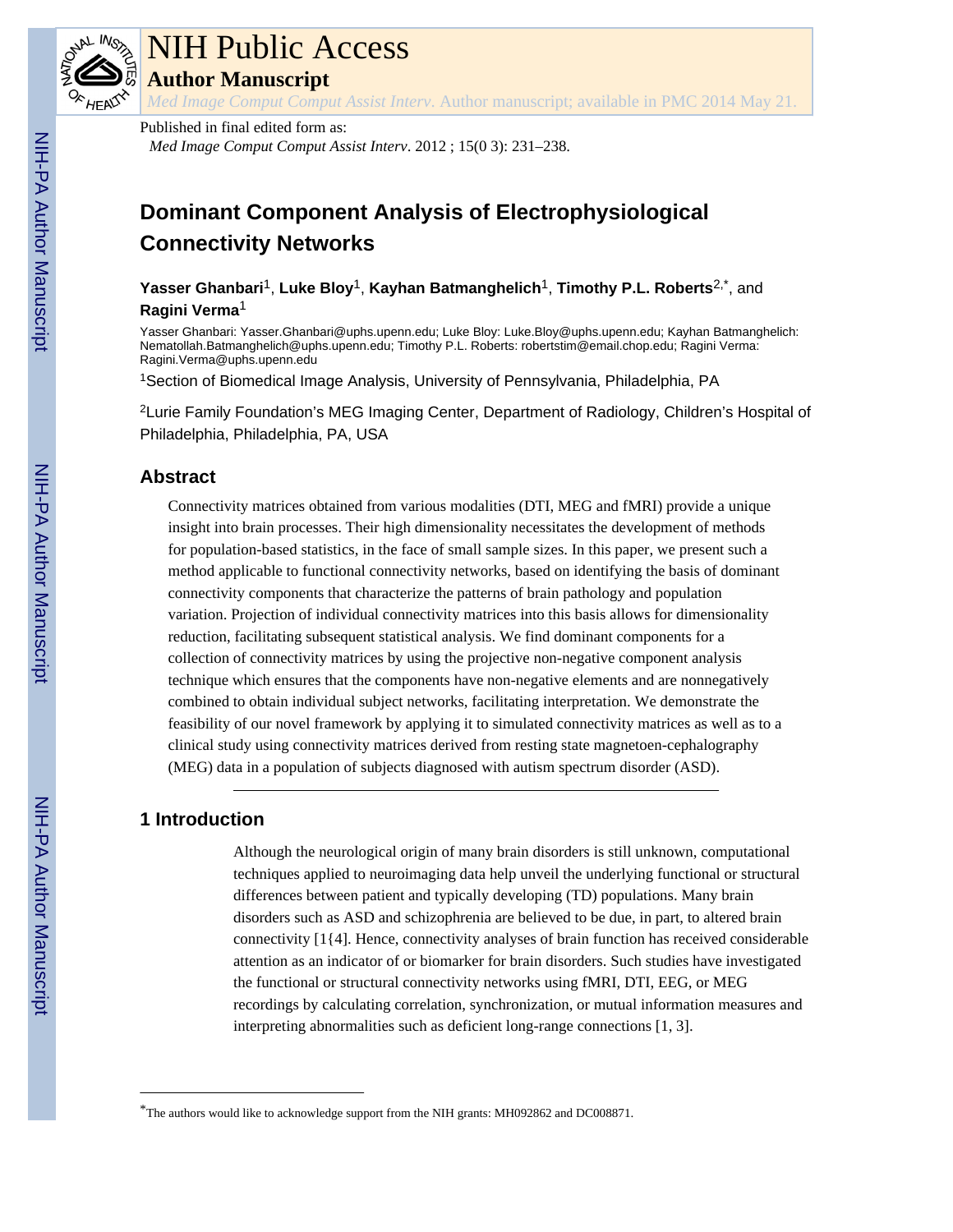A number of analysis approaches exists to utilize connectivity methods to investigate the underlying brain processes occurring during rest as well as under specific task conditions. A successful analysis methodology must possess a means of identifying relevant sub-networks providing an interpretable representation of the brain activity, while also facilitating the statistical analysis able to describe how this representation is affected by disease. The approach taken here is the decomposition of connectivity matrices into dominant components while enforcing positivity of both the components and coefficients. Such a decomposition maintains the interpretation of each component as a connectivity matrix and the coefficients as activations of those networks while providing a succinct low dimensional representation of the population amenable to statistical analysis. The traditional approaches, principal and independent components analyses (PCA and ICA), used for investigating brain networks [5, 6] provide dimensionality reduction but lack the necessary constraints that provide a physiologic interpretability of the decomposition.

In this paper, we present the projective non-negative component analysis to identify the dominant functional connectivity networks in a population. These networks form a basis of variation in the population that could be due to differences in age, pathology, gender, etc. The non-negativity constraint on both components and the coefficients allows the interpretation of a difference in the coefficient of a particular component as a change in the degree to which it is activated. Additionally, the connectivity components are nearly orthogonal. The orthogonality of components with non-negative elements happens only when they do not share non-zero dimensions, leading to sparsity [7, 8]. Such unique analysis enables us to obtain the dominant networks, thereby providing a global view of the brain processes and how they are affected by disease.

The applicability of the proposed method is demonstrated in simulated connectivity matrices while comparing it with an alternate form of basis decomposition. While the method is generalizable to any type of connectivity matrix from alternate modalities, in this work we apply it to electrophysiological functional connectivity networks computed from restingstate MEG data by using the synchronization likelihood (SL) analysis [9]. This novel approach utilizes the high temporal resolution of MEG data, allowing an accurate characterization of the functional coupling between different areas of the brain. When coupled with a suitable analysis framework, such as the proposed, MEG based connectivity promises valuable insights into the temporal dynamics of brain states that is unavailable from other modalities as well as how they are affected by pathology.

#### **2 Methods**

#### **2.1 Projective Non-negative Component Analysis (PNCA)**

We hypothesize that each connectivity matrix obtained from recording the brain activity of a subject is a linear combination of several fundamental connectivity matrices called connectivity components. Due to the symmetry of connectivity matrices, a vector of all elements of the upper triangular part of any connectivity matrix is considered as a representative of that matrix, and is used as an observation vector *y<sup>i</sup>* for the corresponding subject *i*. To compute the connectivity components whose mixture approximately constructs the observed connectivity matrices, a matrix factorization model is used as follows.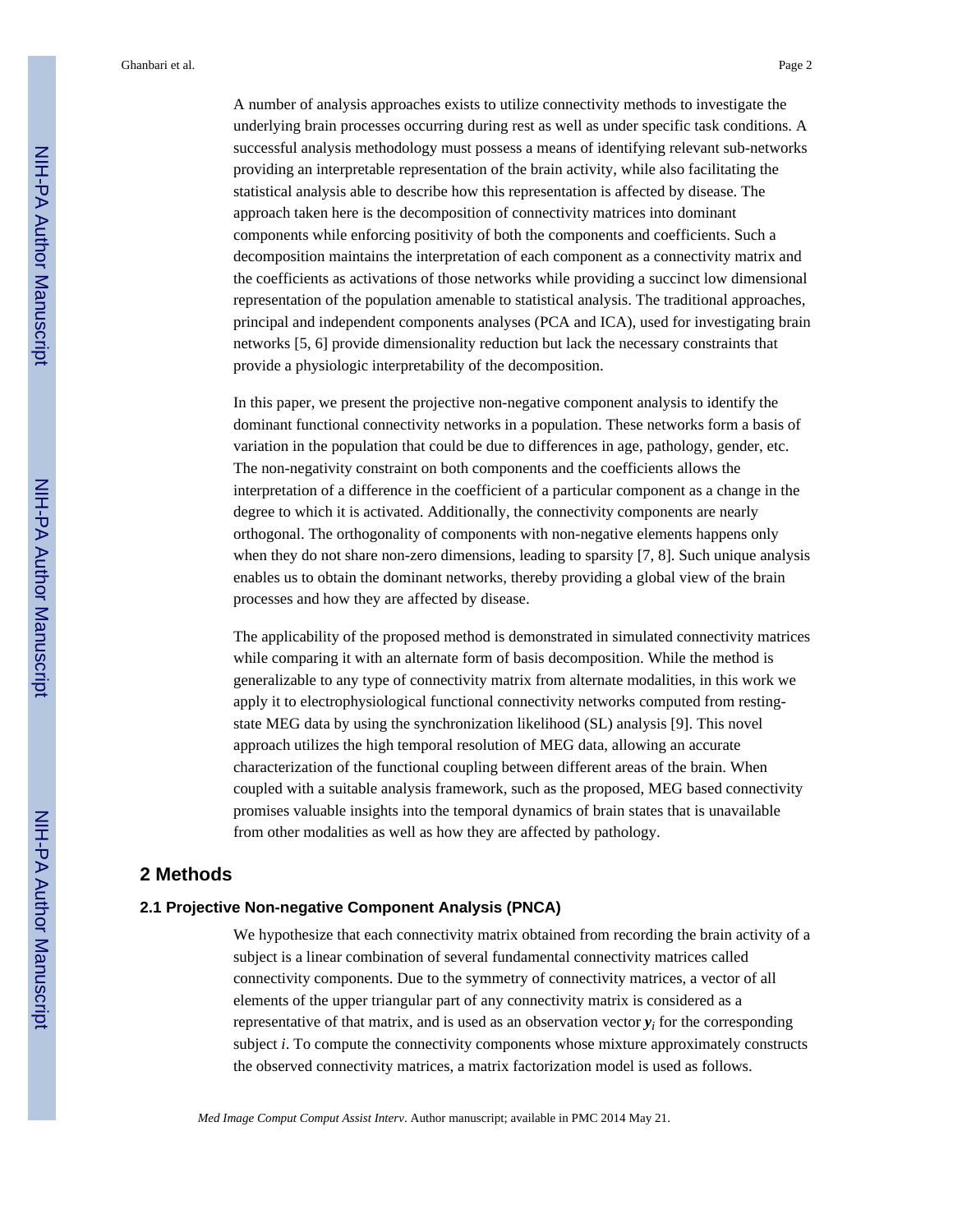$$
\boldsymbol{Y} \approx \boldsymbol{W}\boldsymbol{\varPhi},\ \ \, {\rm{(1)}}
$$

where columns of  $Y_{p \times q}$ , i.e.  $y_i$  (1  $i \neq q$ ), are the SL connectivity matrix representatives, and columns of  $W_{p \times r}$ , i.e.  $w_j$  (1  $j \in r$ ), are representative of the basis connectivity components, i.e. the upper triangular elements of the matrix of the corresponding connectivity component. These components  $(w_j)$  are then mixed by the elements of each column of the loading matrix  $\Phi_{r \times q}$  to approximate the corresponding column of *Y* [10, 8].

Assuming that  $\Phi$  is the projection of *Y* onto *W*, i.e.  $\Phi = W^T Y$ , the nonnegativity constraint on the elements of  $W$  and  $\Phi$  makes our non-negative component analysis an optimization problem of minimizing the cost function  $F(W) = ||Y - WW^T Y||^2$  with respect to W, where  $||.||$ represents the matrix norm. Considering the Frobenius norm, the optimization problem can be denoted by [10]

$$
\min_{\mathbf{W}\geq 0} F_{\mathit{fro}}(\mathbf{W}) = \min_{\mathbf{W}\geq 0} trace\left\{ (\mathbf{Y} - \mathbf{W}\mathbf{W}^T\mathbf{Y}) (\mathbf{Y} - \mathbf{W}\mathbf{W}^T\mathbf{Y})^T \right\}. \quad (2)
$$

The above cost function can be minimized by a gradient descent approach, i.e. updating with a positive step-size  $\eta_{i,j}$  where

$$
\frac{\partial F}{\partial W_{i,j}} = -4(\boldsymbol{Y}\boldsymbol{Y}^T\boldsymbol{W})_{i,j} + 2(\boldsymbol{W}\boldsymbol{W}^T\boldsymbol{Y}\boldsymbol{Y}^T\boldsymbol{W})_{i,j} + 2(\boldsymbol{Y}\boldsymbol{Y}^T\boldsymbol{W}\boldsymbol{W}^T\boldsymbol{W})_{i,j}.
$$
 (3)

The gradient descent updating, as stated above, does not guarantee to keep the elements of *W* non-negative. However, due to the positivity of the elements of *Y* and by applying positive initialization to *W*, our non-negativity constraint is guaranteed by having the stepsize as follows

$$
\eta_{i,j} = \frac{\frac{1}{2}W_{i,j}}{(WW^T \boldsymbol{Y} \boldsymbol{Y}^T \boldsymbol{W})_{i,j} + (\boldsymbol{Y} \boldsymbol{Y}^T \boldsymbol{W} \boldsymbol{W}^T \boldsymbol{W})_{i,j}}, \quad (4)
$$

which results in the following multiplicative updating procedure [10]

$$
W_{i,j} = W_{i,j} \frac{2\left(\boldsymbol{Y}\boldsymbol{Y}^T\boldsymbol{W}\right)_{i,j}}{\left(\boldsymbol{W}\boldsymbol{W}^T\boldsymbol{Y}\boldsymbol{Y}^T\boldsymbol{W}\right)_{i,j} + \left(\boldsymbol{Y}\boldsymbol{Y}^T\boldsymbol{W}\boldsymbol{W}^T\boldsymbol{W}\right)_{i,j}}.
$$
 (5)

For stability of the convergence, at each iteration, *W* is normalized by  $W = \frac{W}{\|W\|}$ . Starting by initial random positive elements on *W*, the iterative procedure will converge to the desired *W* 0 whose columns are PNCA. Each obtained component  $w_j$  (the *j*<sup>th</sup> column of *W*) is then normalized by its norm  $\|\mathbf{w}_j\|$ , and correspondingly the coefficients, i.e. elements of the

matrix  $\boldsymbol{\Phi} = [\varphi_{ji}]$ , are adjusted as  $\varphi_{ji} = \frac{\varphi_{ji}}{\|\boldsymbol{w}_j\|}$ :1<*i*<*q*.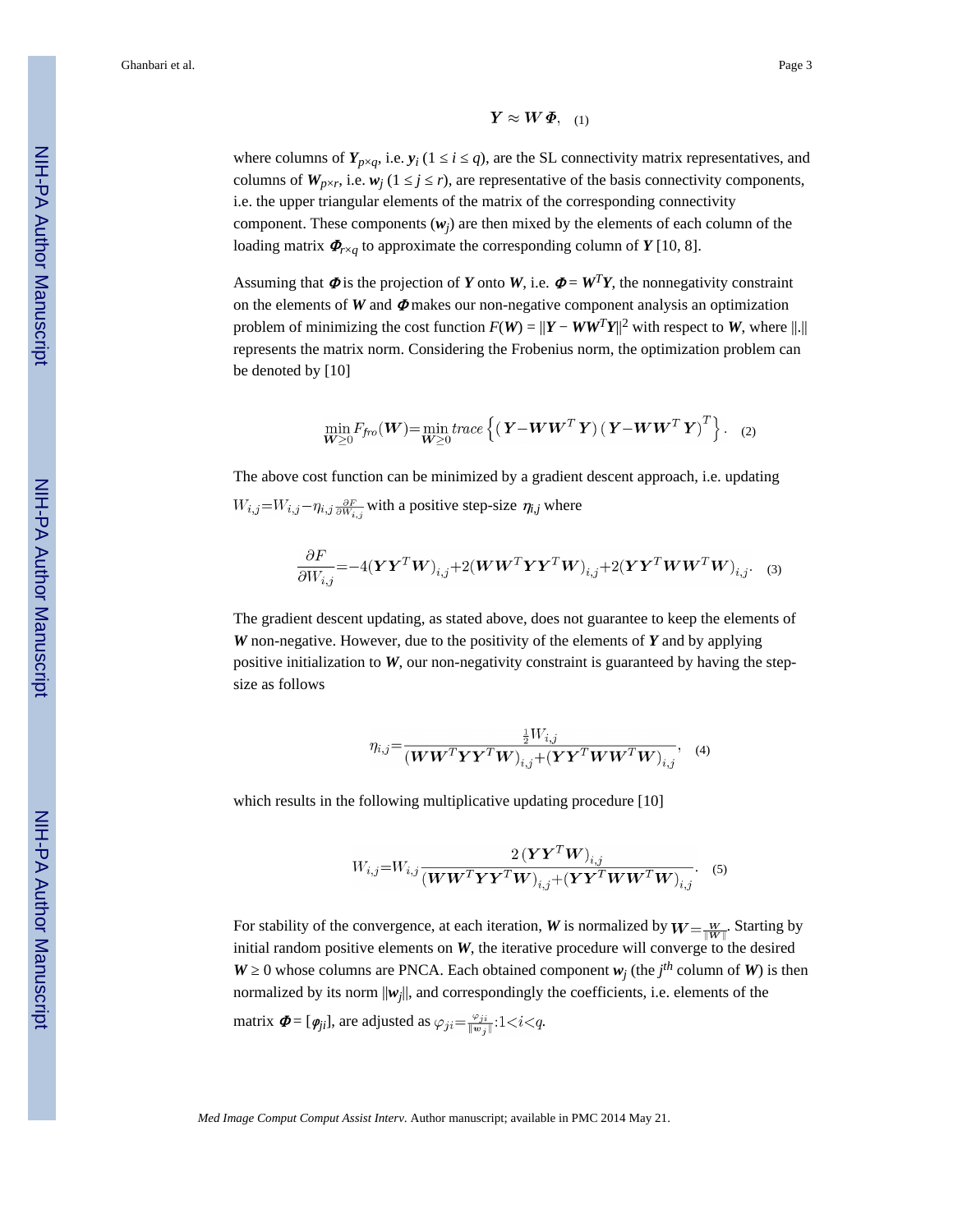The resulting non-negative coefficients are an indicator of the weight of the corresponding component in reconstructing the original connectivity matrices. Therefore, we rank each

component  $w_j$  based on the average of corresponding coefficients, i.e.  $\frac{1}{q} \sum_{i=1}^{q} \varphi_{ji}$ .

#### **2.2 Group PNCA Model for SL Networks**

As stated by (1), the *q* connectivity observations, i.e.  $y_i$ : 1 *i q*, in the matrix *Y* are approximated by

$$
[\mathbf{y}_1, \mathbf{y}_2, \ldots, \mathbf{y}_q] \approx [\mathbf{w}_1, \mathbf{w}_2, \ldots, \mathbf{w}_r] \left[ \begin{array}{ccc} \varphi_{11} & \varphi_{12} & \ldots & \varphi_{1q} \\ \vdots & \vdots & & \vdots \\ \varphi_{r1} & \varphi_{r2} & \ldots & \varphi_{rq} \end{array} \right].
$$
 (6)

Each observation vector per subject *i* is thus, approximately reconstructed by

$$
\boldsymbol{y}_i \approx \sum_{j=1}^r \varphi_{ji} \boldsymbol{w}_j = \sum_{j=1}^r (\boldsymbol{w}_j^T \, \boldsymbol{y}_i) \, \boldsymbol{w}_j; 1 \leq i \leq q. \quad (7)
$$

Let us suppose, with no loss of generality, that the first  $q_1$  elements are from the first group (e.g. population of ASD) and the remaining from the second group (e.g. TD group). Thereby, the role of each component  $w_j$  in reconstructing the corresponding connectivity vector in the first group, i.e.  $y_i$ : 1 *i*  $q_1$ , is characterized by the corresponding coefficients  $\varphi_{ii}$ ; and so forth for the second group. Therefore, the statistical significance between the set of  $\{\varphi_{ji}: 1 \quad i \quad q_1\}$  and  $\{\varphi_{ji}: q_1 + 1 \quad i \quad q\}$  describes the importance of the corresponding basis connectivity component  $w_j$  in differentiating the two groups.

#### **2.3 Synchronization Likelihood (SL) Connectivity Networks**

Time-frequency synchronization likelihood assumes that two signals are highly synchronized if a pattern of one signal repeats itself at certain time instants within a time period while the other signal repeats itself at those same instants [9]. Such signal patterns at a time instant  $t_i$  of channel  $k$  can be represented by an embedding vector  $\mathbf{x}_{k,t_i} = [x_k(t_i),$  $x_k(t_{i+1}), \ldots, x_k(t_{i+(m-1)l})$  where *l* is the lag and *m* is the length of the embedding vector. *l* and

*m* are typically set to  $l = \frac{fs}{3h_f}$  and  $m = \frac{3h_f}{l_f} + 1$  where  $f_s$  is the sampling frequency, and  $h_f$  and  $l_f$ are the high and low frequency contents of the signal, respectively [9]. At each time instant  $t_i$ , the Euclidean distance is measured between the reference embedding vector  $x_{k,t_i}$  and the set of all other embedding vectors at times  $t_j$ , i.e.  $\mathbf{x}_{k,t_j}$ , where  $t_j$  lies in the range

$$
t_i - \frac{t_{w2}}{2} < t_j < t_i - \frac{t_{w1}}{2}
$$
 or  $t_i + \frac{t_{w1}}{2} < t_j < t_i + \frac{t_{w2}}{2}$  (in this work  $t_{w2}$  was set to 10 sec and  $t_{w1} = \frac{2l(m-1)}{fs}$ ). Then,  $n_{ref}$  nearest embedding vectors  $x_{k,t_j}$  are retained [9].

This procedure is conducted for each channel *k* and each time instants *t<sup>i</sup>* . Then, the SL between channel  $k_1$  and channel  $k_2$  at time instant  $t_i$  is the number of simultaneous recurrences in the two channels divided by the total number of recurrences, i.e.  $SL_{t_i} = n_{k_1k_2}/$  $n_{ref}$ . The synchronization likelihood at all the time instants  $t_i$  are then averaged yielding the final SL between the two channels.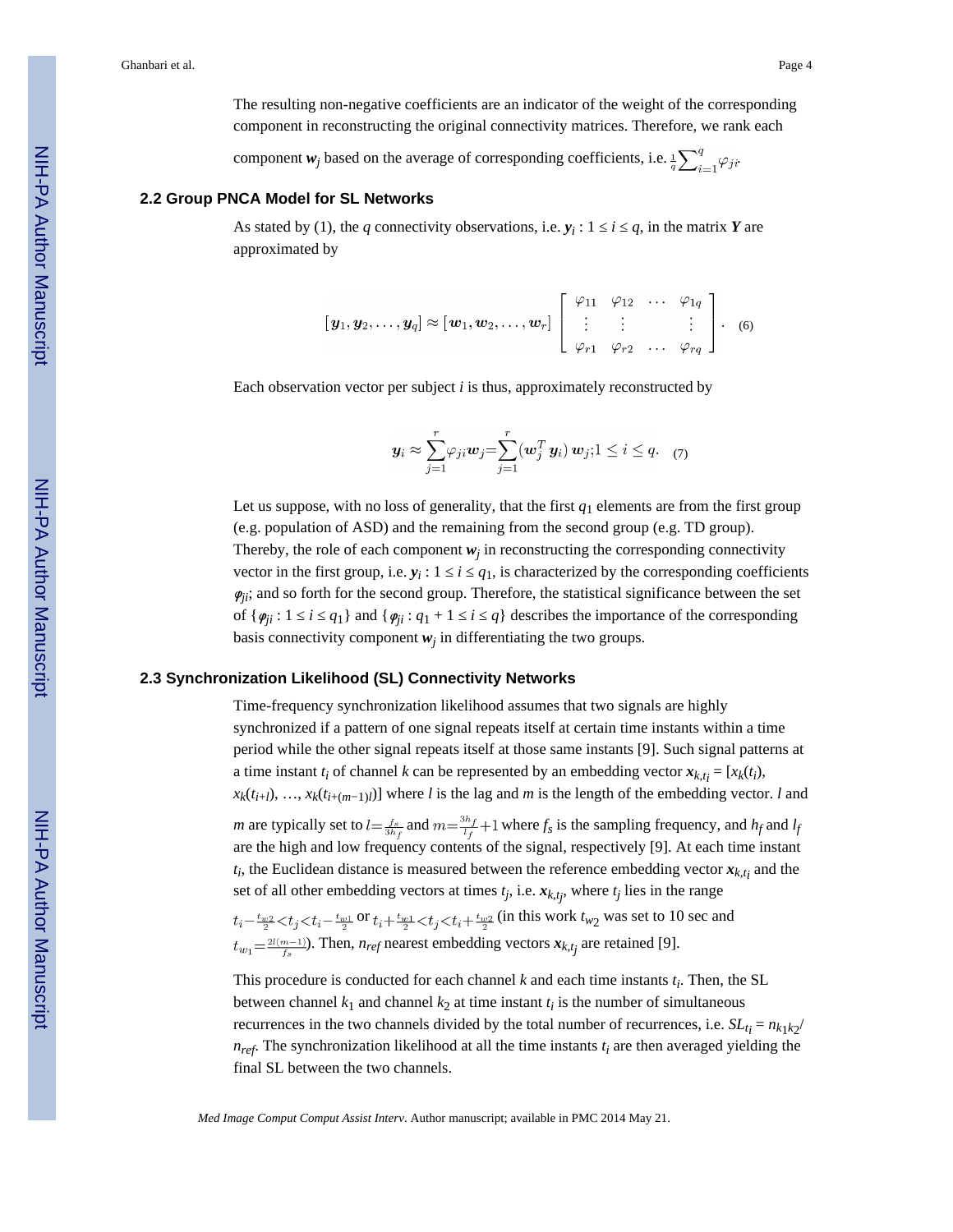#### **3 Results**

#### **3.1 Simulation Experiments**

In order to demonstrate the effectiveness of the proposed method of PNCA in identifying the true underlying connectivity components, we apply our method to simulated connectivity matrices. We compare this with ICA which is the most widely-adopted method for similar purposes. The simulation is performed by using random non-negative numbers as the elements of three  $10 \times 10$  simulated symmetric SL matrices plus a small background random (non-negative) noise. Ten linear mixtures of the simulated connectivity matrices are composed by a random mixing matrix with non-negative elements. The upper triangular part (excluding the diagonal) of the 10 connectivity matrices are vectorized to form the 10 columns of  $Y_{45\times10}$ . We apply the fast ICA algorithm [11] as well as the proposed technique in Sect. 2.1 to solve for  $r = 3$  normalized components as columns of  $W_{45 \times 3}$ . For visualization, the SL matrices and the elements of the resulting components from fast ICA and PNCA algorithms are displayed by grayscale images. The results are shown in Fig. 1. It can be seen that while our method produces the right components (as compared to the original components in Fig. 1(a)), ICA is unable to resolve the components correctly. This is due to the fact that ICA forces the components to be statistically independent (i.e. with covariance of identity) whereas PNCA forces the components to be non-negative and orthogonal which leads to localized components due to sparsity. Please note that the resulting components are not ranked and ordered in Fig. 1.

#### **3.2 PNCA on MEG SL Connectivity Networks**

**Dataset and preprocessing—**Our dataset consisted of 48 children subjects (26 ASD's and 22 TD's) aged 6–15 years (mean=10.1, SD=2.3 in ASD, and mean=11.0, SD=2.5 in TD). A standard t-test showed that the populations' age difference was not statistically significant ( $p-value > 0.19$ ). All subjects reported are free from medication use. Restingstate data were collected by a 275-channel MEG system, 274 channels being effective at the time of recording, with three head-position indicator coils to monitor head motion and ensure immobility. After a band-pass filter (0.03–150 Hz), MEG signals were digitized at 1200 Hz and downsampled offine to 500 Hz. Eye-blink artifacts were removed by learning the pattern of eye blinks and deleting that component from the data.

The recordings are then used to calculate the  $274 \times 274$  SL matrices for delta (0.5–4 Hz) frequency band using a fourth order Butterworth bandpass filter. This could be computed in any frequency band, but ASD studies, e.g. [1], have shown delta band anomalies and hence we concentrate on the delta band. Therefore, a total of 26 and 22 SL matrices are obtained for 26 ASD and 22 TD subjects, respectively. The upper triangular (excluding the diagonal) elements of each SL matrix are concatenated to make a vector of  $\frac{274 \times 273}{27401}$  elements which form one column of  $Y_{37401\times48}$ .

**Component analysis—**In order to determine the number of components used in the PNCA decomposition, we separately apply PCA to the aggregated connectivity vectors of populations of ASD, TD, and pooled ASD and TD (needed for a joint statistical analysis). The PCA findings indicated that a decomposition consisting of five  $(r = 5)$  components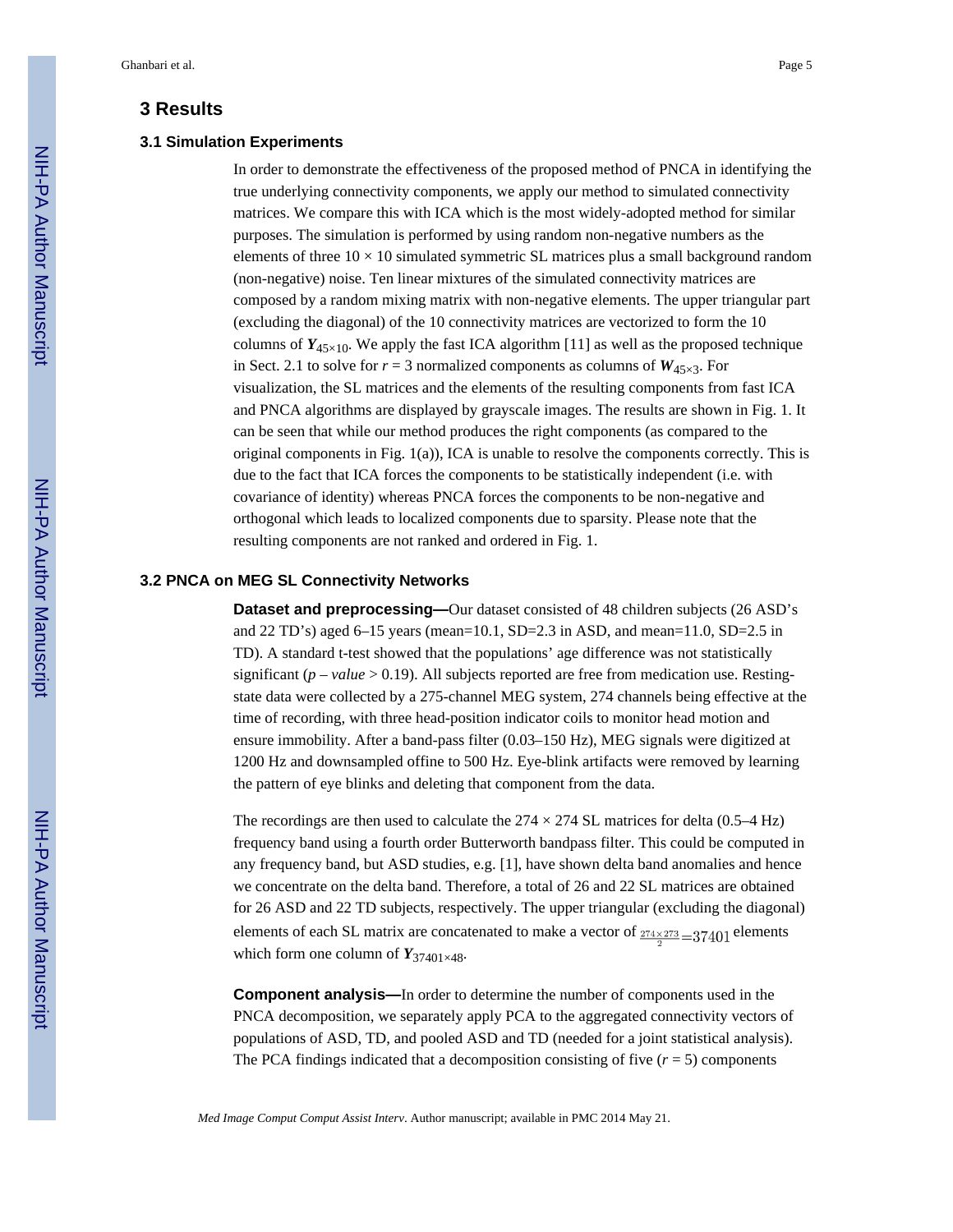would account for 93% to 95% of the total variance. The PNCA is applied to the three cases of ASD ( $Y_{37401\times26}$ ), TD ( $Y_{37401\times22}$ ), and pooled ASD and TD ( $Y_{37401\times48}$ ), and the model of (1) is solved for five components ( $W_{37401\times5}$ ) for each of the three population cases. The resulting 37401-length connectivity components at each column of *W* are then used to form the corresponding  $274\times274$  symmetric connectivity matrices. Figure 2 shows the resulting five connectivity components on the MEG sensor map. These components are ranked here (left to right) based on the descending average of their corresponding coefficients in each of the three population cases. The averages of the coefficients are given in Table 1.

A statistical group analysis, as described in Sect. 2.2, was performed over the resulting PNCA coefficients, i.e.  $\varphi_{ii}$ . The two-sample t-test is applied to the coefficients of each normalized connectivity component from the pooled AST{ TD and the *p*–values and *t*– values are given in Table 1.

We see that the average of the first component weights  $(\varphi_{1i})$  are statistically smaller in constructing the SL connectivity matrices of the ASD group compared to the TD group. Interestingly, this is the most dominate component, ranked by the average of the corresponding coefficients, in the pooled population, and is quite similar to the most dominant components determined from the separate ASD and TD populations. This component can be interpreted as the default connectivity network observed in the resting brain. It is also notable that the presence of the fourth and fifth components of ASD indicates strong short range frontal connectivity diminished in TD, while the fourth component in TD population, with clear long range connectivity, is not found in the ASD set of components. Together these support intact default connectivity in ASD with evidence for diminished long range and enhanced short-range connectivity in ASD; a finding consistent with other connectivity analysis investigations in autism [1].

# **4 Conclusion**

We have presented a non-negative component analysis technique for learning localized and part-based sparse components of non-negative connectivity matrices. The algorithm is based on non-negative projections which produces non-negative bases and coefficients by a gradient descent approach minimizing a Frobenius norm of the reconstruction matrix error. We applied it to the simulated connectivity matrices which showed more accurate component findings compared to the well-known ICA technique. The proposed method is then applied to the novel problem of investigating MEG derived SL connectivity matrices, within a group study of ASD. The projections of the connectivity elements onto the components revealed statistically significant differences between how the ASD and TD functional connectivity matrices are composed of their fundamental connectivity components. The presented technique represents a framework, in principle capable of handling other types of functional or structural connectivity networks from any modality for statistical group analysis or feature selection.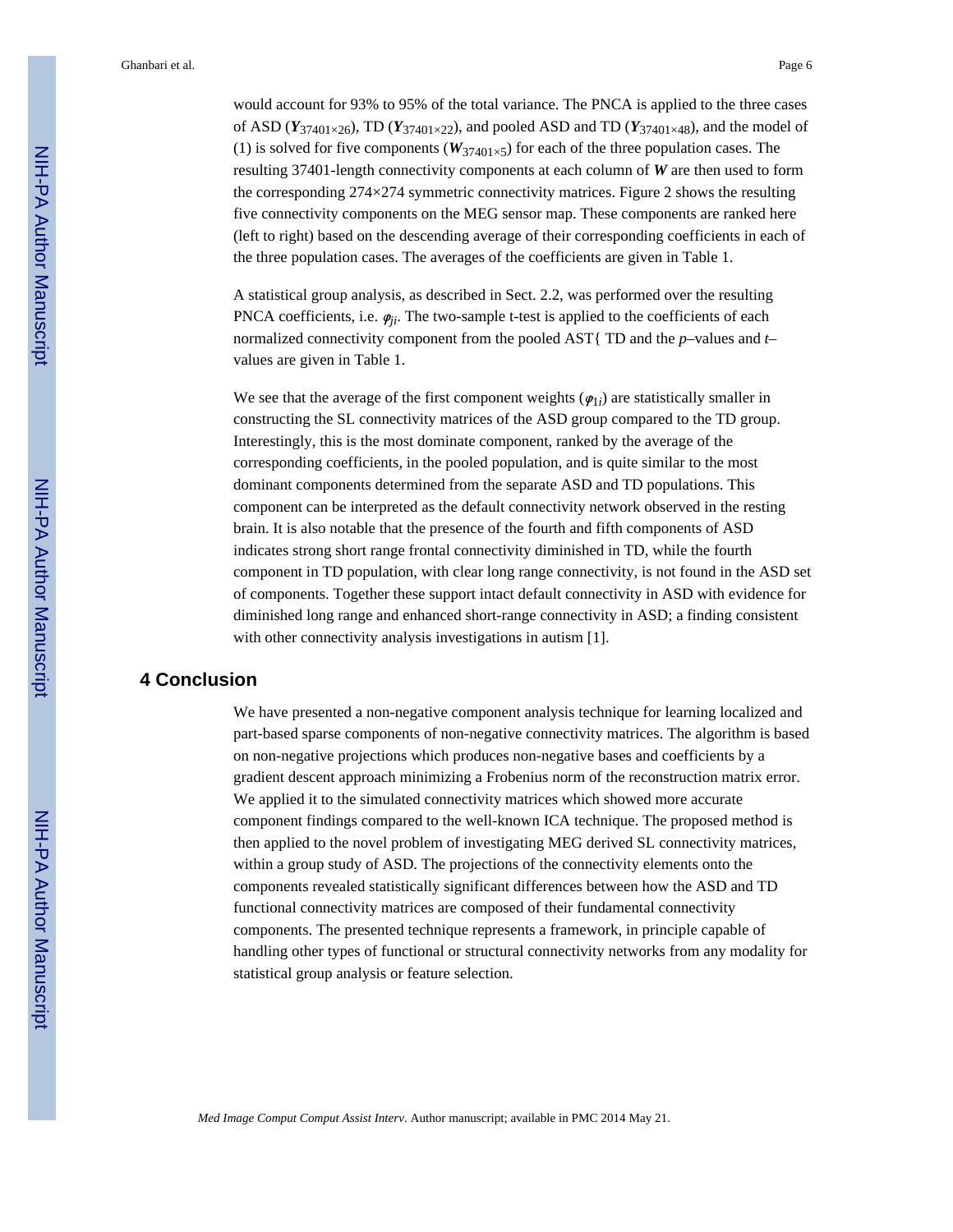# **References**

- 1. Barttfeld P, et al. A big-world network in asd: Dynamical connectivity analysis reflects a deficit in long-range connections and an excess of short-range connections. Neuropsychologia. 2011; 49:254– 263. [PubMed: 21110988]
- 2. Skudlarski P, et al. Brain connectivity is not only lower but different in schizophrenia: a combined anatomical and functional approach. Biol Psychiatry. 2010; 68(1):61–9. [PubMed: 20497901]
- 3. Tsiaras V, et al. Extracting biomarkers of autism from meg resting-state functional connectivity networks. Comput Biol Med. 2011; 41(12):1166–77. [PubMed: 21592470]
- 4. Vissers M, Cohen M, Geurts H. Brain connectivity and high functioning autism: a promising path of research that needs refined models, methodological convergence, and stronger behavioral links. Neurosci Biobehav Rev. 2012; 36(1):604–25. [PubMed: 21963441]
- 5. Calhoun V, Kiehl K, Pearlson G. Modulation of temporally coherent brain networks estimated using ica at rest and during cognitive tasks. Hum Brain Mapp. 2008; 29(7):828–838. [PubMed: 18438867]
- 6. Calhoun V, Adali T, Pearlson G, Pekar J. A method for making group inferences from functional mri data using independent component analysis. Hum Brain Mapp. 2001; 14(3):140–51. [PubMed: 11559959]
- 7. Yang Z, Yuan Z, Laaksonen J. Projective non-negative matrix factorization with applications to facial image processing. Int J of Pattern Recog and Artif Intell. 2007; 21(8):1353–1362.
- 8. Batmanghelich N, Taskar B, Davatzikos C. Generative-discriminative basis learning for medical imaging. IEEE Trans Med Imaging. 2011; 31(1):51–69. [PubMed: 21791408]
- 9. Montez T, Linkenkaer-Hansen K, van Dijk B, Stam C. Synchronization likelihood with explicit time-frequency priors. Neuroimage. 2006; 33(4):1117–25. [PubMed: 17023181]
- 10. Yang Z, Oja E. Linear and nonlinear projective nonnegative matrix factorization. IEEE Trans Neural Netw. 2010; 21(5):1734–749.
- 11. Hyvarinen A, Oja E. Independent component analysis: algorithms and applications. Neural Netw. 2000; 13(4–5):411–30. [PubMed: 10946390]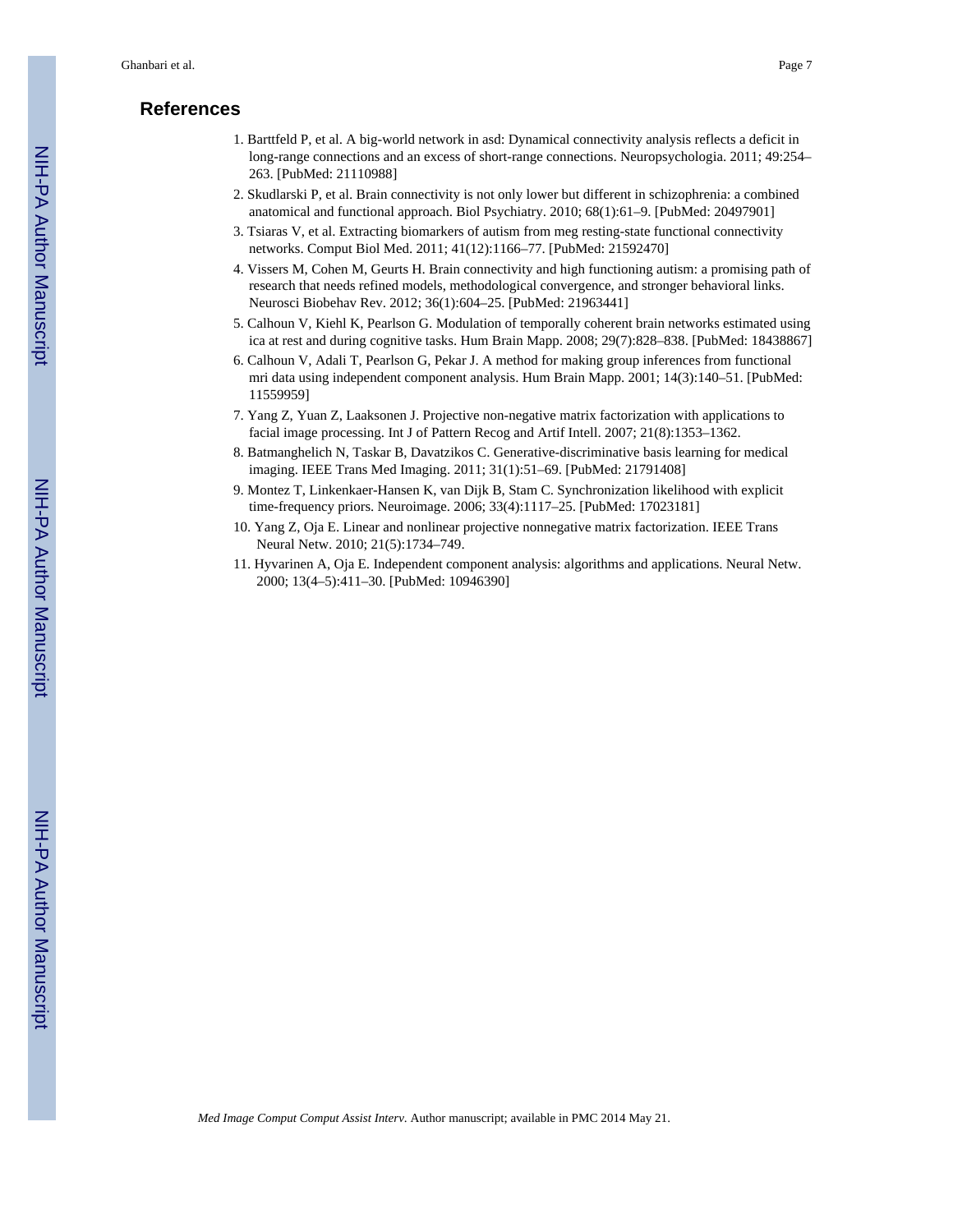

#### **Fig. 1.**

The results of fast ICA and PNCA on the simulated SL matrices. (a) The simulated SL matrices as the original components. (b) 10 linear mixtures of the components by random weightings. (c) The solution of fast ICA. (d) The solution of PNCA.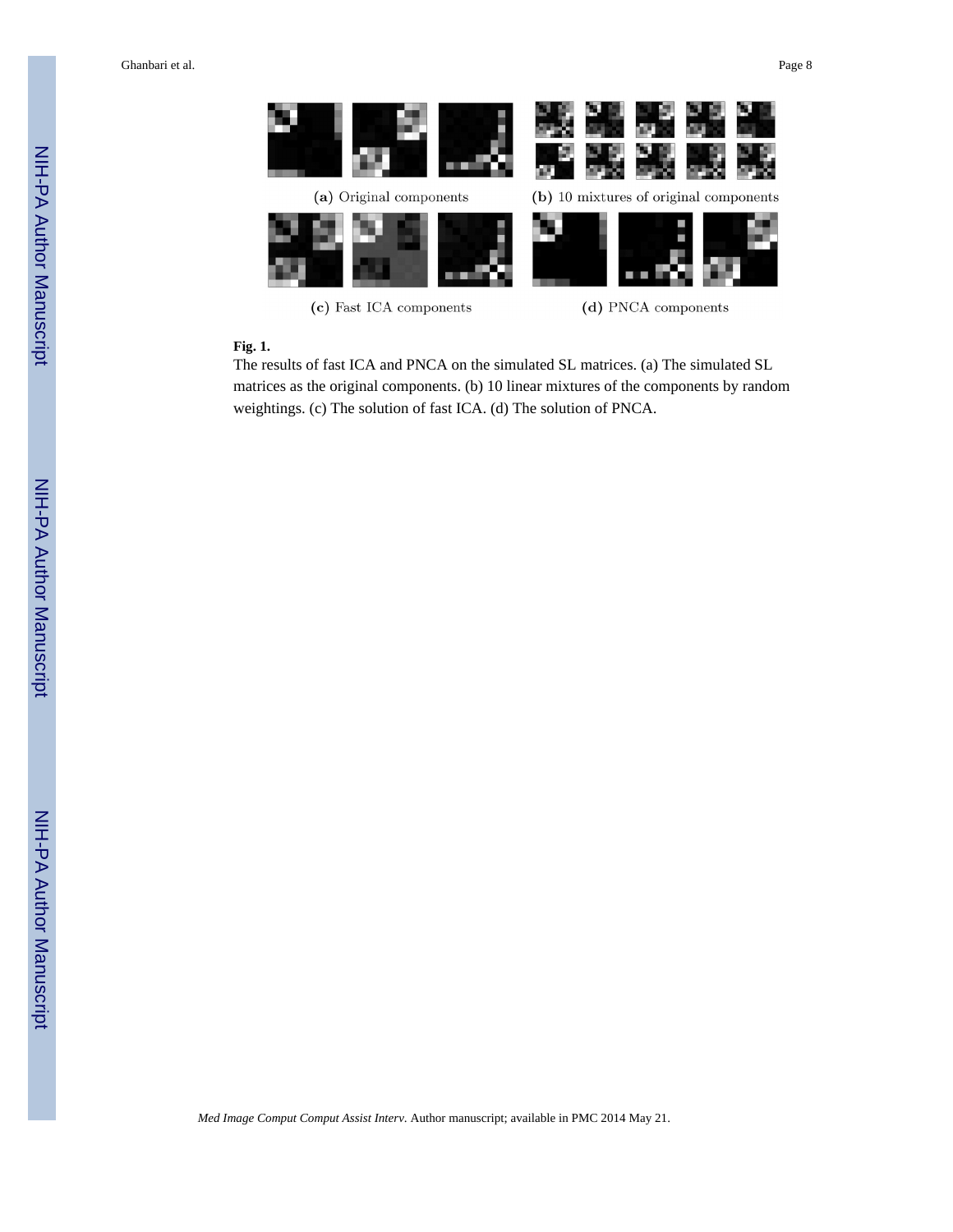

**Fig. 2.**

PNCA connectivity components plotted on the MEG sensor map and sorted based on their average coefficients